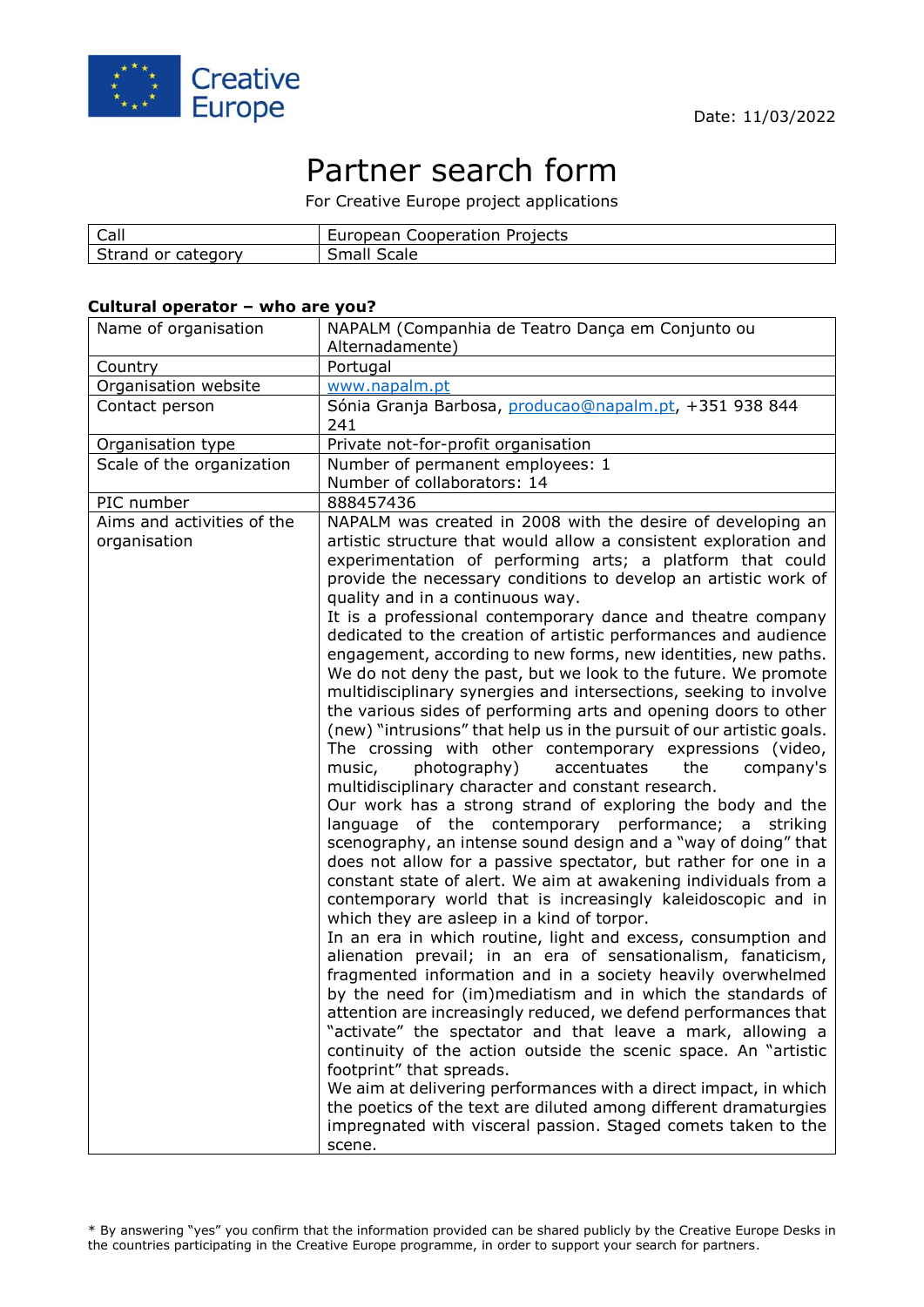|                             | In our (re)search, we have also been led to build bridges<br>between art(s) and community/ies, working "for" and "with"<br>it/them, redefining boundaries of action and expanding the<br>spectrum of what we propose to do not only artistically but also<br>as cultural agents with responsibility and social awareness.<br>In terms of artistic creations, children are one of our targets, as<br>a way of contributing to an effective training and creation of new<br>audiences among the new generations.<br>As an artistic structure, NAPALM has always believed in the<br>power of education using arts, namely, performing arts.<br>Therefore, in addition to the company's artistic projects and<br>performances, since its creation, in 2008, we have developed a<br>comprehensive Educational Service with annual regular theatre<br>or dance classes as well as short or medium duration workshops,<br>covering a broad scope of learners, but focusing essentially on<br>adults (17 years old and up).<br>Our trainings involve diverse publics, and some are aimed at<br>specific audiences (senior citizens, the business sector, art<br>students, among others). Due to our central location in an urban<br>area (Porto city centre), we reach a diverse public from the city<br>and the district - different genders, creeds, races, nationalities,<br>and social classes.<br>Our work with the community began through artistic training<br>with a non-professional purpose, but rather of self-discovery and<br>empowerment of the participants. |
|-----------------------------|---------------------------------------------------------------------------------------------------------------------------------------------------------------------------------------------------------------------------------------------------------------------------------------------------------------------------------------------------------------------------------------------------------------------------------------------------------------------------------------------------------------------------------------------------------------------------------------------------------------------------------------------------------------------------------------------------------------------------------------------------------------------------------------------------------------------------------------------------------------------------------------------------------------------------------------------------------------------------------------------------------------------------------------------------------------------------------------------------------------------------------------------------------------------------------------------------------------------------------------------------------------------------------------------------------------------------------------------------------------------------------------------------------------------------------------------------------------------------------------------------------------------------------------------------------------------|
| Role of the organisation in | Project partner                                                                                                                                                                                                                                                                                                                                                                                                                                                                                                                                                                                                                                                                                                                                                                                                                                                                                                                                                                                                                                                                                                                                                                                                                                                                                                                                                                                                                                                                                                                                                     |
| the project                 |                                                                                                                                                                                                                                                                                                                                                                                                                                                                                                                                                                                                                                                                                                                                                                                                                                                                                                                                                                                                                                                                                                                                                                                                                                                                                                                                                                                                                                                                                                                                                                     |
| Previous EU grants          | None                                                                                                                                                                                                                                                                                                                                                                                                                                                                                                                                                                                                                                                                                                                                                                                                                                                                                                                                                                                                                                                                                                                                                                                                                                                                                                                                                                                                                                                                                                                                                                |
| received                    |                                                                                                                                                                                                                                                                                                                                                                                                                                                                                                                                                                                                                                                                                                                                                                                                                                                                                                                                                                                                                                                                                                                                                                                                                                                                                                                                                                                                                                                                                                                                                                     |

## **Proposed Creative Europe project – to which project are you looking for partners?**

| Sector or field                    | N.a. |
|------------------------------------|------|
| Description or summary of          | N.a. |
| the proposed project               |      |
| Partners currently involved   N.a. |      |
| in the project                     |      |

### **Partners searched – which type of partner are you looking for?**

| From country or region       | N.a. |
|------------------------------|------|
| Preferred field of expertise | N.a. |
| Please get in contact no     | N.a. |
| later than                   |      |

## **Projects searched – are you interested in participating in other EU projects as a partner?**

| Yes / no                   | Yes.                                                              |
|----------------------------|-------------------------------------------------------------------|
| Which kind of projects are | We aim at working on projects that meet our mission and in        |
| you looking for?           | which we can develop the main objectives of NAPALM. Some of       |
|                            | the topics that might interest us (although not exclusively) are: |
|                            | performing arts; transnational creation and circulation;          |
|                            | innovation; creation and engagement of new audiences;             |